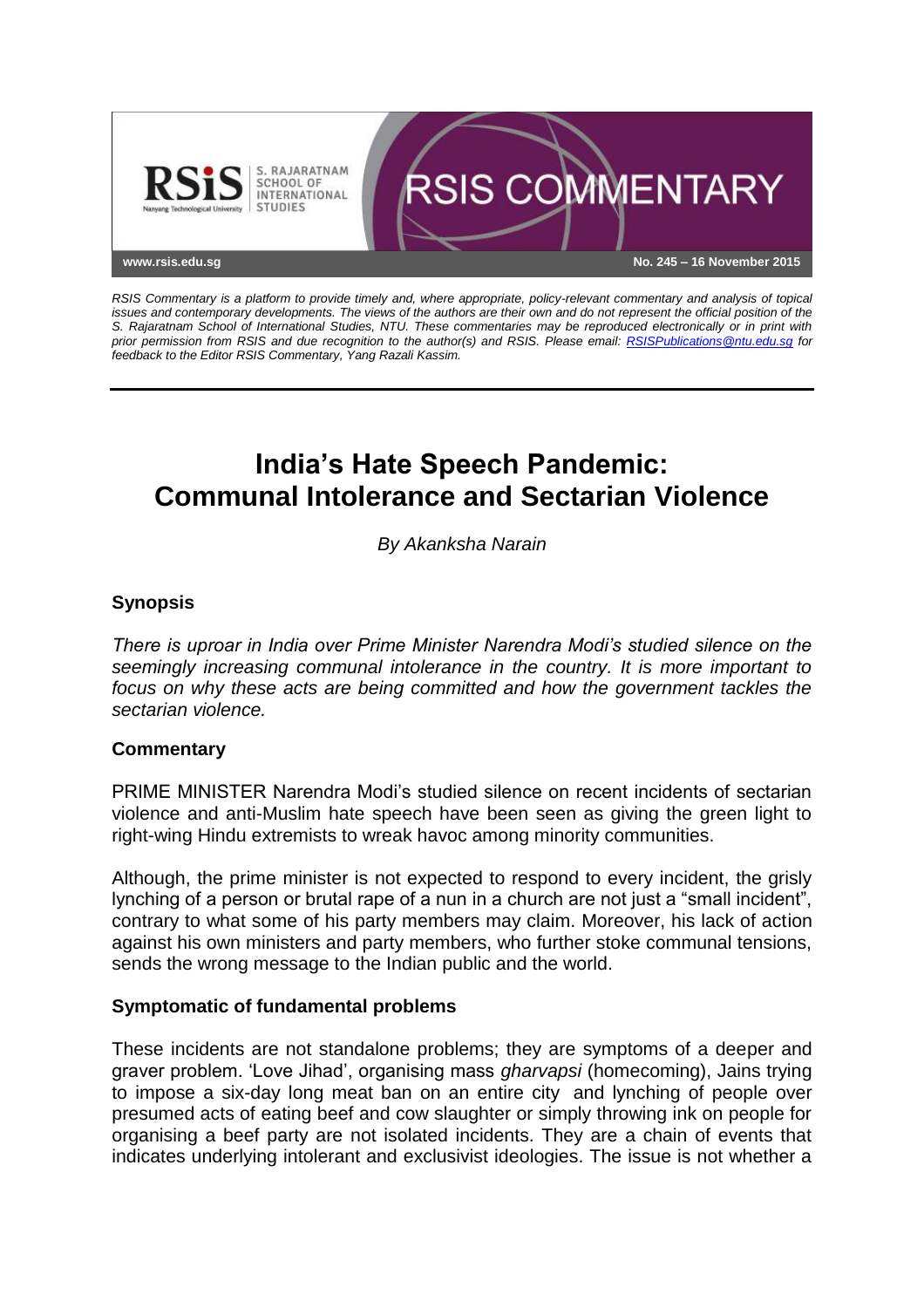beef ban should be imposed or not. It is about people respecting diversity of beliefs and religious practices.

Despite the blatant use of religious rhetoric to incite people there is little that law enforcement agencies are doing or can do. Already there is political rallying so as to ensure that those involved in the Dadri case, where a 52-year old Muslim who was presumed to have consumed beef was lynched to death by a mob, go scot-free.

Narendra Modi is unable to silence members of his own party and other organisations that have been inciting intolerance and violence, especially religious friction, as these organisations and parties have played a major role in Bhartiya Janta Party's (BJP) decisive victory in the 2014 general election.

### **Political compulsions**

The Rashtriya Swayamsevak Sangh (RSS), a Hindu nationalist organisation, has and continues to provide BJP the manpower during national and state elections. During the 2014 elections the organisation actively campaigned for BJP, particularly for Narendra Modi. The organisation's mouthpiece *Panchjanya*, in its recent edition, carried a cover story saying the *Vedas (Hindu scripture)* orders the killing of "sinners" who slaughter cows. It also alleges that madrasas and the Muslim leadership teach Indian Muslims to hate the country's traditions. Despite the hate-speech the government has not taken any action against the publishers for hurting religious sentiments and inciting hatred.

Historically, RSS has been the ideological backbone of the BJP. Moreover, Modi himself was a member of the organisation and his government has appointed a number of RSS members as heads of various government committees and universities. This means that it will be very difficult for Modi to not only take action against RSS but also distance himself and his government from the acts carried out by them. Furthermore, BJP itself has tried to capture the Hindu vote by promising to build a Ram temple at the same contentious spot where the Babri mosque in Ayodhaya, was demolished by Hindu extremists.

In the state of Maharashtra BJP is stuck in alliance with Shiv Sena (SS), another Hindu right wing party, which has been flexing its muscles not only in the state but also in other parts of the country. SS activists not only assaulted two Muslims youths for carrying ox hide but also condemned Modi for calling the Dadri incident "sad" given his "connection" with the Godhra riots.

Identity-based politics is not a new phenomenon in India. Vote banks on the basis of caste, class, ethnicity, and language are intrinsic to the country's politics. However, today political parties gleefully cash in on religious polarisation as public discourse is being hijacked by extremists on either side. The on-going electoral 'beef' between the supposed cow defenders and the cow eaters in the state of Bihar provides a sneak-peak into what is happening across the country. On the one hand Hindu right wing organisations campaigned for BJP, and on the other hand one sees the debut of the All India Majlis-e-IttehadulMuslimeen (AIMIM) in the state so as to exploit the Muslim vote bank.